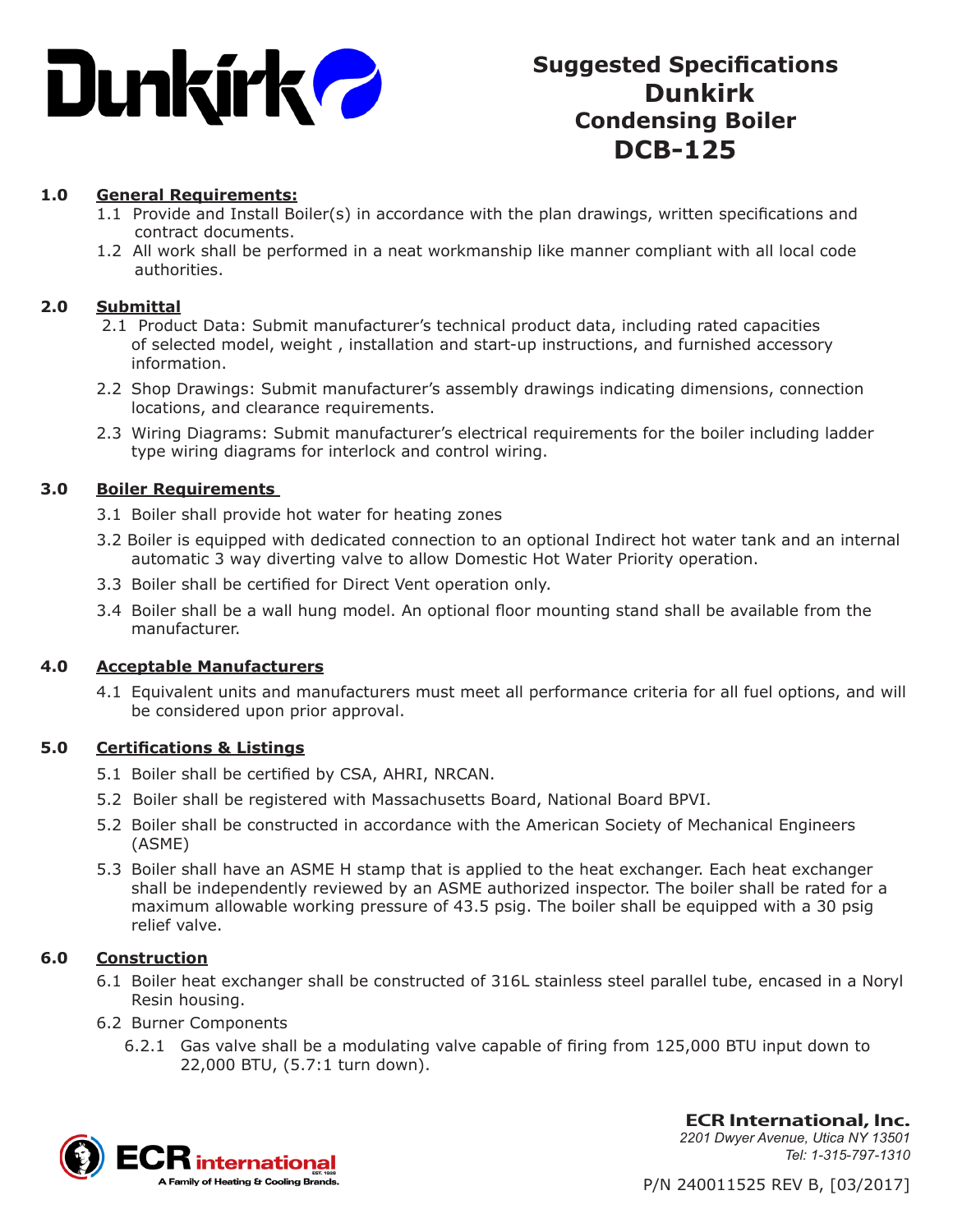

- 6.2.2 Induced draft blower shall be variable speed and controlled by a PCB.
- 6.2.3 Burner shall be constructed of 316L stainless steel.
- 6.2.4 Ignition system shall be direct spark with separate flame sensing rod.
- 6.2.5 Boiler shall include an internal Factory installed and wired Boiler Loop Pump and factory supplied primary secondary piping manifold with quick connections.

# **7.0 Control System**

- 7.1 Control system shall be PCB integral controller with an LCD digital display that also includes graphical interface.
- 7.2 Control system shall be self-commissioning, automatically recognizing fuel type (Natural or LP gas), and self-calibrating for optimum combustion and efficiency.
- 7.3 Control shall continuously monitor flame signal and automatically adjust the gas valve during normal operation for maximum efficiency.
- 7.4 Control will sense supply water temperature and adjust firing rate of the boiler to deliver amount of heat needed.
- 7.5 Boiler can accept Indirect Tank temperature sensor to control tank operation and display tank temperature.
- 7.6 Control will sense and display supply water temperature and indicate by icon when boiler is in central heating or domestic water mode.
- 7.7 Control can accept an optional wired Outdoor Air Sensor and have field adjustable reset curves.
- 7.8 Control display error codes and diagnostic information.

#### **8.0 Combustion Air And Flue Vent Exhaust**

- 8.1 The boiler shall be Direct Vent only, with materials compatible with those standards, and installed as per the manufacturer's written instruction, plan drawings and all applicable code authorities.
- 8.2 The flue gas exhaust shall connect directly to the boiler at the location labeled.



**ECR International, Inc.** *2201 Dwyer Avenue, Utica NY 13501 Tel: 1-315-797-1310*

P/N 240011525 REV B, [03/2017]